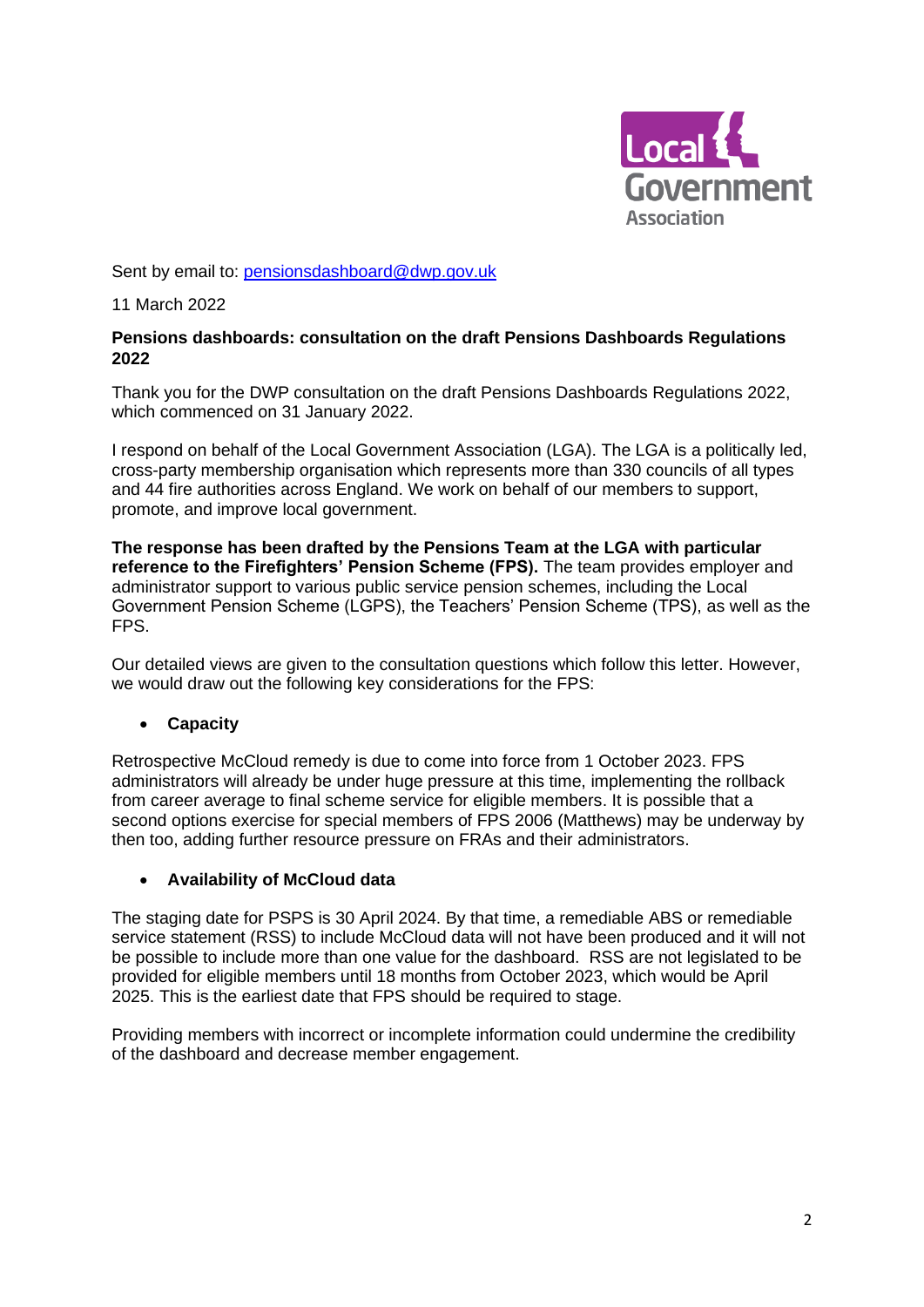#### • **Size of the scheme**

We do not accept that numbers of members alone signify a scheme is able to join the dashboard. Fire is a locally administered scheme, each the responsibility of the individual scheme manager with two different software suppliers and 16 administrators working across the sector to provide software and administration services. Many of the Fire schemes individually have less than 1,000 members.

As such being treated as a medium scheme and staging to commence from 31 October 2024 with a deadline of 30 April 2025 may more readily enable Fire schemes to provide credible data to the dashboard.

#### • **Value to the "pension saver"**

Typically Fire scheme members have one period of continuous employment and do not have lost pensions. Their priority is likely to be having information about the value of their pension in the scheme that they are currently a member of. If they receive information that is not credible to them, i.e. data that is not McCloud remedied they will not value that information, and worse still it may further undermine their belief in the value of public sector pensions.

#### • **Support in communications to target audience**

The LGA would like to support the PDP by ensuring that the dashboard is thoroughly communicated to Fire scheme members, however, as mentioned above providing members with incorrect or incomplete information could undermine the credibility of the dashboard and decrease member engagement.

Should the staging date of April 2024 remain, it is likely that we will not be able to support any communication exercise. Furthermore, if meaningful data is not available it is highly likely that, in order to minimise queries for both FRAs and administrators, the preferred approach for the LGA will be to discourage use of dashboards as the information held will not be accurate in representing a member's current DCU position.

Yours faithfully,

 $\sqrt{100}$ 

Jeff Houston Head of Pensions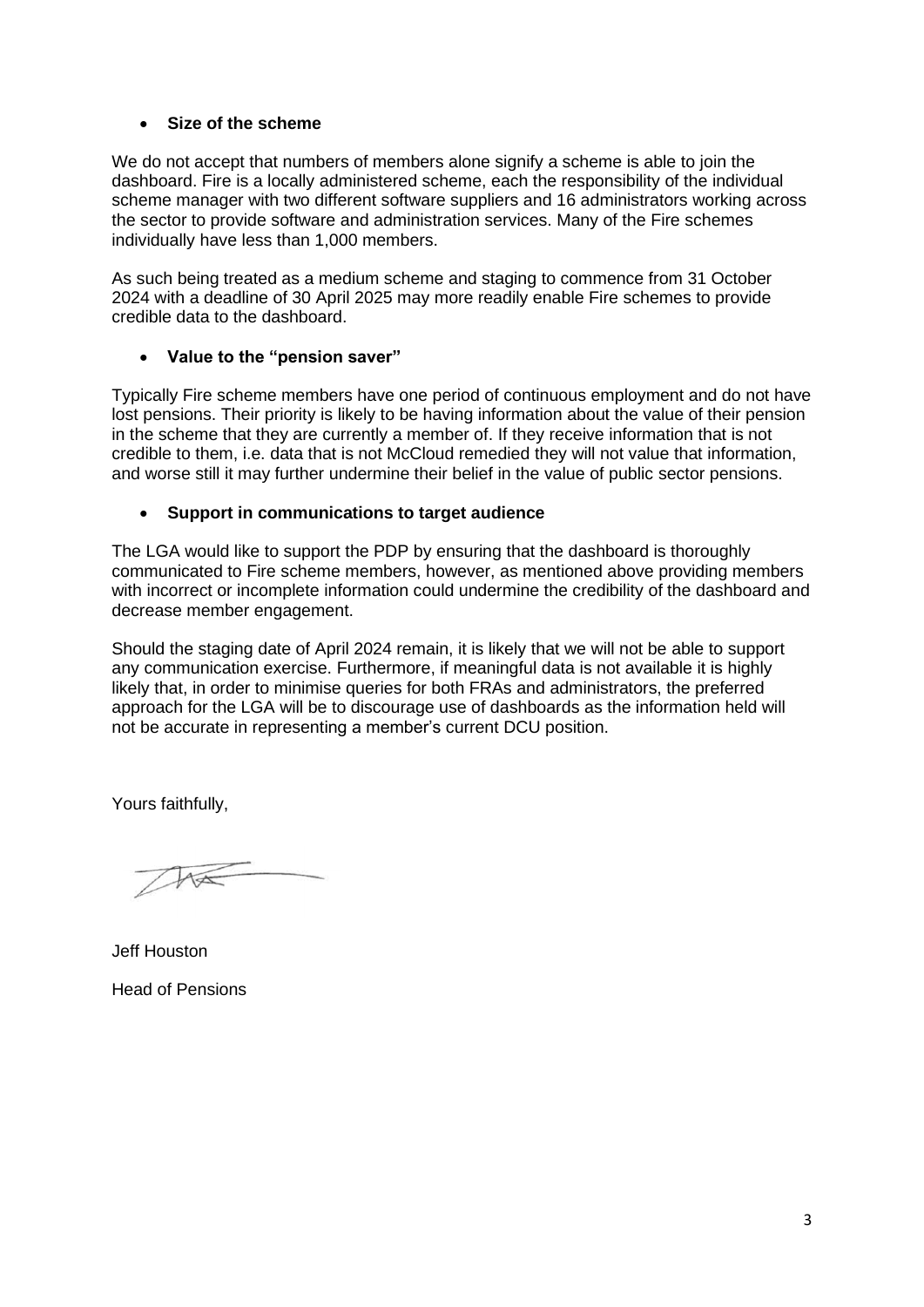## **Chapter 1: Overview of Pensions Dashboards**

**Question 1:** Do you have any comments on any aspect of the Regulations or consultation, that is not covered in the following consultation questions?

While not directly relevant to the consultation questions, we would like to provide some background and context to the administration and management of the Firefighters' Pension Scheme (FPS).

Under the scheme regulations, each of the 44 Fire and Rescue Authorities (FRAs) are responsible for the management and administration of their scheme and are defined in law as the scheme manager. This puts the responsibility to comply with overriding pension legislation on each of the political bodies charged with governance of the Fire and Rescue Service (FRS), i.e. Combined Fire Authorities, PFCCs, County Councils, Mayoral functions etc.

Each FRA is required to administer the pension scheme either in-house or through appointing a third-party administrator. There are currently 16 different pension administrators. They are mostly not for profit organisations, with one known exception, and are often linked to LGPS administering authorities.

It is the responsibility of each administrator to contract a software supplier that underpins their solution. The appointment of the software supplier and therefore the deliverability of software solutions is not within the control of the FRA, which means likewise that an ISP may not be within the control of the FRA to appoint, even though they will ultimately pay the costs.

There are two software suppliers who supply software for the FPS: Civica and Heywood Pensions Technologies. We anticipate that these suppliers will be ISPs, however, it would not be desirable for FRAs to find themselves locked into a limited provider market forcing them to use certain providers only. As part of their value for money responsibility, they would need to compare providers to ensure best value.

We are keen to stress the impact of additional costs on the financial viability of the FRAs.

The FPS is an unfunded, single employer scheme, which means each FRA is solely responsible for their individual scheme and the cost of running this must be paid from the FRA's operating account.

The top-up grant from central government covers pension payments only; unlike central schemes, where the administration cost is recognised by an employer levy, the entire cost of managing, governing, and administering the scheme is met by each FRA's operating account.

As a result, the financial implications of increased costs will directly affect the operational costs of the FRA and may lead to decisions that result in a loss of public sector frontline services.

We anticipate that costs will fall in three main areas:

**Software costs.** As detailed, there are two major software suppliers: Civica and Heywood Pensions Technologies. As full requirements as yet are unclear, costs from software suppliers are at present commercially sensitive and therefore unavailable.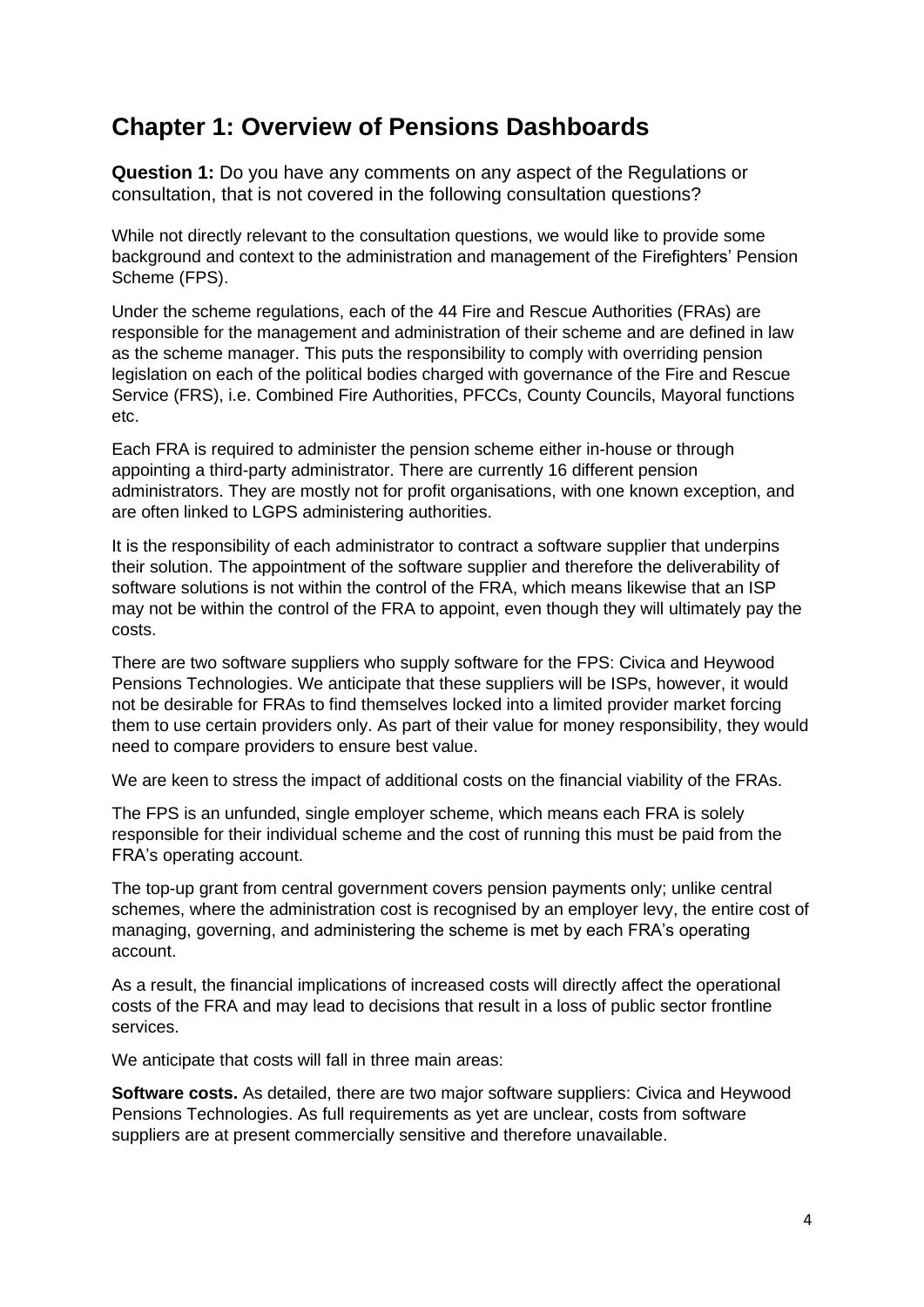**Administrator costs.** The administrators will in the first instance bear the costs of the software suppliers, however, as yet they will have not decided how to charge their clients (the FRAs) for either the software costs or the extra time involved in participating in the dashboard. This will be a commercial decision and many different factors may affect their decisions. As there are 16 administrators across the FRAs, each administrator may have a different strategy for charging costs, and we cannot at this time estimate what this would be.

**Operational costs.** On top of software and third-party administrator costs there will be operational costs to the FRA, as a result of managing the onboarding process. This might be additional resource costs, a change in payroll processes, additional data cleansing costs over and above the statutory requirements to provide data scores, or implementing new processes; for example, there is currently no legislative requirement to provide a deferred annual benefit statement for members of the FPS 1992.

Industry support will be key in communicating and promoting the use of pensions dashboards. While the LGA is keen to support government initiatives and agrees with the principle of dashboards and the drive to increase engagement and improve retirement outcomes for individuals, if the FPS remains required to stage in April 2024, the LGA will feel unable to fully support and communicate the dashboard, as the data being provided to members will be knowingly incorrect. Furthermore, if meaningful data is not available it is highly likely that, in order to minimise queries for both FRAs and administrators, the preferred approach for the LGA will be to discourage use of dashboards. See Chapter 5 for more detail.

We would have liked to have seen more information on the expectations of governance at local (scheme manager/ Local Pension Board) and national (Scheme Advisory Board; Home Office as responsible authority) level. For example, how the proposed TPR single code of practice will interact with dashboards and whether new data scoring requirements will be introduced i.e. could some former scheme-specific data items now be considered common data – as they will be required to be returned to the dashboard for all non-money purchase schemes.

On the draft regulations themselves:

Regulation 3(2)(a) – should this state Great Britain instead of the United Kingdom, or does this include schemes with its main administration in Northern Ireland, if NI is expected to legislate separately?

**Question 2:** Do you agree with the proposed approach to the oversight and approval of standards?

The approach seems sensible. However, there seem to be reference to two different sets of technical standards which could potentially cause confusion. It would also have been helpful to see examples of what might be deemed minor technical changes.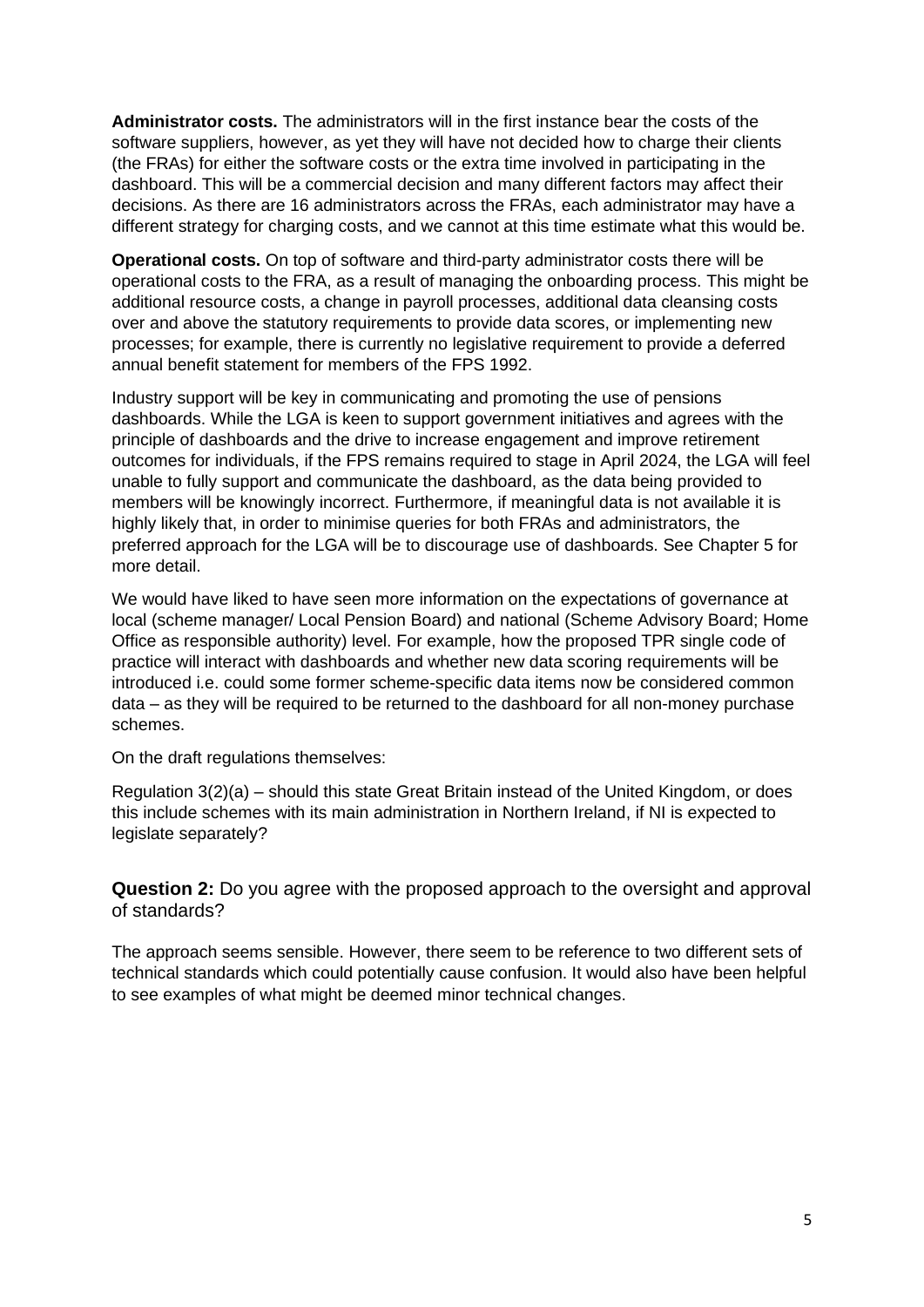## **Chapter 2: Data**

**Question 3:** User testing shows that the inclusion of date of birth for display logic purposes could be useful for individuals using dashboards, so we are minded to include it. Does this cause concern?

We have no concerns from a technical or security point of view, as it is data that scheme will need to hold anyway. However, we are unclear as to what point it will show is left to retirement, for example would this be Normal Pension Age (NPA) – which could be problematic for schemes which have multiple tranches of benefits (FPS 1992 and FPS 2015) – or would this be State Pension age (SPa), as this is also now NPA for many public service schemes.

**Question 4**: Will it be feasible for trustees or managers to provide administrative data to new members making a request for information within three months of joining the scheme?

We believe so, as long as it does not raise an expectation for value data to also be made available. This realistically cannot be provided until an annual benefit statement (ABS) has been produced.

For deferred members who leave within a 12-month period, there will be no value data available until the deferred benefit (DB) is calculated. This may increase pressure/ burden on administrators to process DBs more quickly.

**Question 5:** To what extent do schemes currently make use of the exemptions under Disclosure Regulations 2013, regulation 17(6)(c), which exempt money purchase schemes from issuing projections if certain criteria are met? Do many choose instead to issue SMPIs to individuals in these circumstances?

N/A

**Question 6:** Do schemes apply exemptions when providing information in respect of cash balance benefits, which they think should be transferred over to dashboard regulations?

N/A

**Question 7:** Do the Regulations reasonably allow for our policy intent for deferred non-money purchase schemes to be achieved, and does it reflect current practice?

The regulations seem to achieve policy intent and appear reasonable.

We believe this the requirement is in line with current practice, although deferred annual benefit statements are not a statutory requirement for FPS 1992.

As deferred members only receive an accrued value, should the contextual information applicable to projections in Regulation 26 (2)(g) also be included: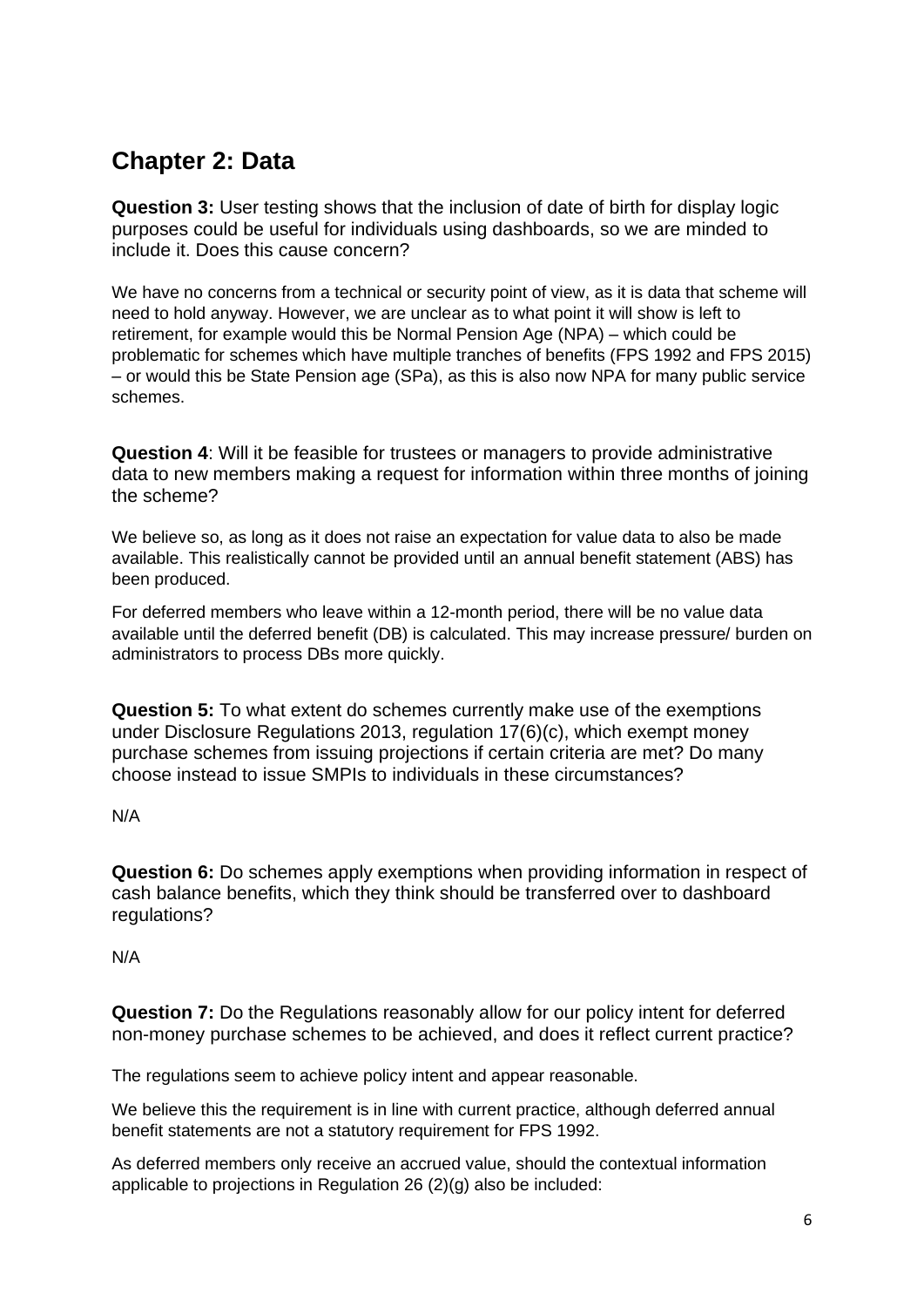$\sim$  (g) the date from when the estimated retirement income value is expected to be payable from, where— (i) this is the normal pension age under the scheme rules;

However, this again raises the question over different payment ages between the schemes. The FPS has different payment ages for deferred benefits than retirement from active status, and these also vary between the schemes. The normal benefit age (i.e. date a deferred pension becomes payable) for FPS 1992 and FPS 2006 special members is 60. It is age 65 for FPS 2006 standard members, and SPa for FPS 2015.

**Question 8:** Would provision of an alternative, simplified approach to calculating deferred non-money purchase benefits as described make a material difference in terms of coverage, speed of delivery or cost of delivery of deferred values for any members for whom the standard calculation (pension revalued to current date in line with scheme rules) is not available?

While this is not likely to be applicable to the FPS as above, we think it could be useful for schemes to have a simpler alternative at least in the short term if it would otherwise mean a delay to them being dashboard ready. In the long-term consistency is key. It would also be useful to understand whether the alternative would produce a substantively different amount.

**Question 8a:** If a scheme were to use the alternative, simplified approach to calculate the deferred non-money purchase value, would the resulting values be accurate enough for the purposes of dashboards and as a comparison with other pension values? Is the potential for this degree of inconsistency of approach reasonable? What are the potential risks to consumers or schemes in providing a value based on a simplified calculation?

#### See above.

There is a risk of providing incorrect or inaccurate information to both members and schemes, and there could also be duplication of work if schemes (or their providers) have to develop a simplified calculation and then a more accurate one.

**Question 9:** Do the regulations as drafted fulfil our policy intent for cash balance benefits, and do the requirements reflect current practice in delivering values?

#### N/A

**Question 10:** Is displaying more than one value, to account for legacy and new schemes, in respect of members affected by the McCloud judgment and Deferred Choice Underpin a feasible approach? Do consultees believe it is the correct approach in terms of user experience?

It is the only realistic approach which will provide a credible dashboard experience to FPS members.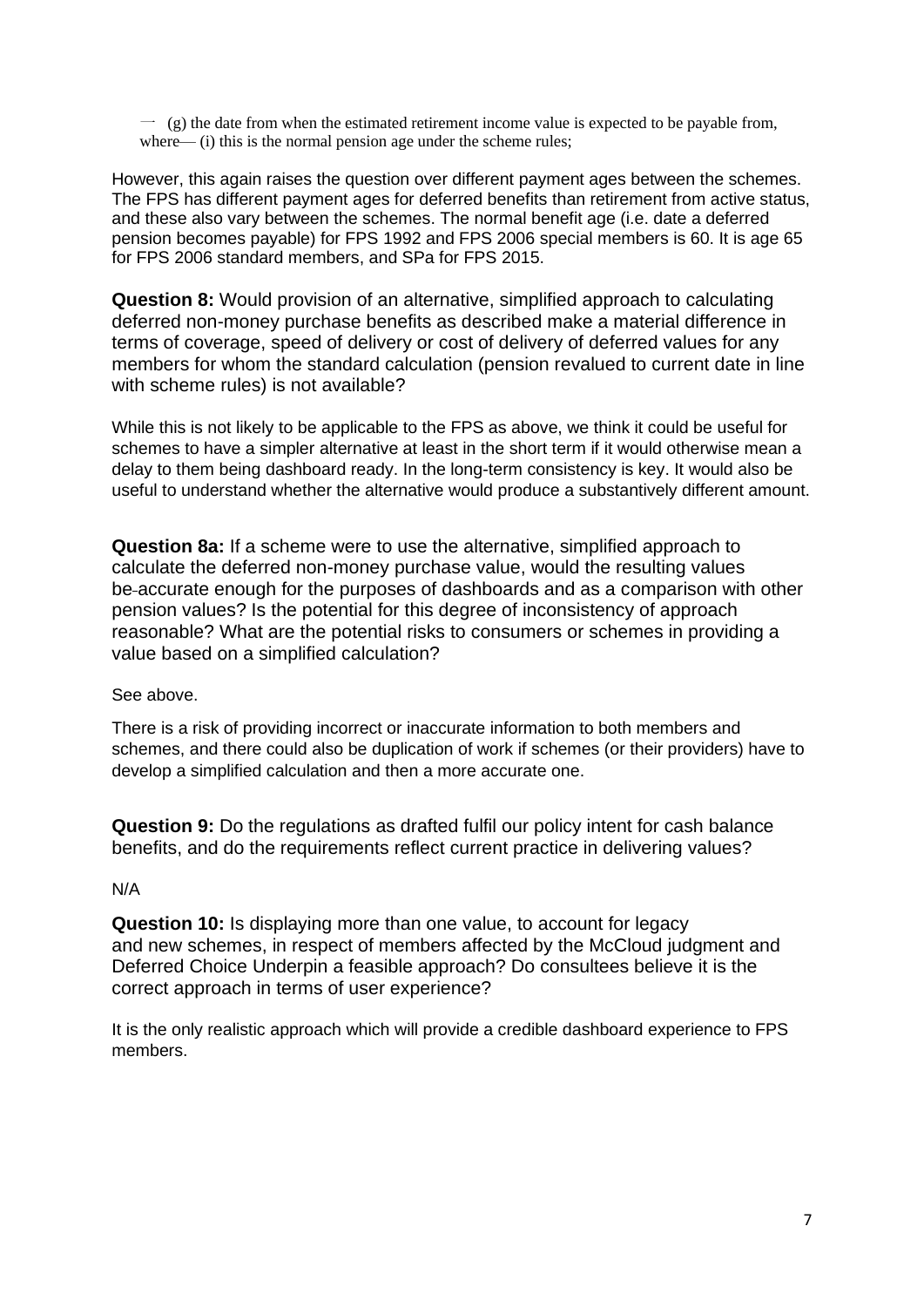However, it does mean that the staging timeline for the scheme is unrealistic and unachievable. The staging date for PSPS is 30 April 2024. By that time, a remediable ABS or remediable service statement (RSS) to include McCloud data will not have been produced and it will not be possible to include more than one value for the dashboard. RSS are not legislated to be provided for eligible members until 18 months from October 2023, which would be April 2025. This is the earliest date that FPS should be required to stage. To provide members with value data that does not include remediable benefits will undermine the entire purpose and aim of dashboards.

Feedback from representative bodies is that members are likely not to visit the dashboard again if their information is missing/ incorrect at the first visit. For that reason, we strongly recommend that a dashboard with a 'find only' service would not be an appropriate interim solution for the FPS.

From GAD valuation data, we believe that 92% of the active membership as at 31 March 2016 is in scope for remedy. Should FPS be required to stage before it is possible to return McCloud value data, this would mean incorrect information being displayed for around 30,350 individuals.

**Question 11:** We have proposed that hybrid schemes should return the value data elements as outlined for money purchase/non-money purchase schemes depending on the structure of the individual's benefit within the scheme, within the relevant timescales. Are the regulations drafted in such a way as to deliver the policy intent stated, and is this deliverable?

#### N/A

**Question 12:** Our policy intention is that where a benefit is calculated with reference to both money purchase and non-money purchase values (as opposed to hybrid schemes with separate values), schemes should only provide a single value. The regulations do not currently make this explicit. Would a requirement that a scheme must supply only the data for the greater benefit of the two cover all scenarios with mixed benefits? Are there other hybrid scenarios which are not covered within these regulations?

### N/A

**Question 13:** Are the accrued values for different scheme and member types deliverable, and can they be produced in the time frames set out in the 'Response times' section? Are these values necessary for optimal user experience?

Colleagues from software suppliers and administrators will be best placed to answer, however, if schemes need to store calculations in a format according to data standards and ready to be returned immediately, software development and/or change to administrative processes may be needed.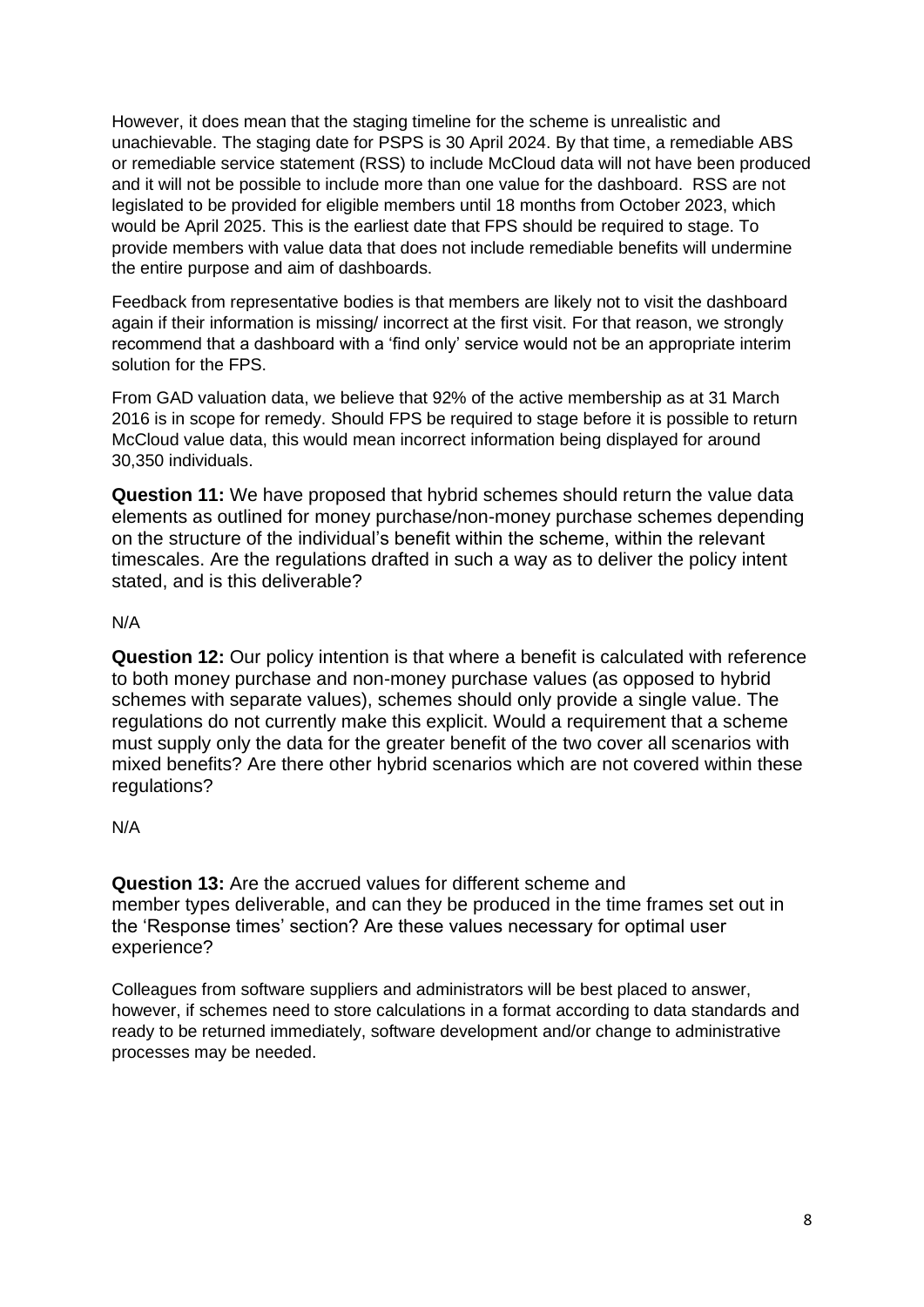From April 2022 all active members will have accrued benefits in both a legacy and a new scheme. This causes complexity in providing projected benefits for members with transitional FPS 1992/ 2015 benefits as each set of benefits has a different NPA. Schemes will need to provide separate values for each tranche, plus values to reflect the DCU choice – so four different values for projections, plus two for accrued benefits. This will take additional time to work through.

For the Fire schemes the position is even more complex for the following reasons:

- For the FPS 1992, the normal retirement age is 55 but member can retire from age 50 with at least 25 years' service, meaning that the earliest age that they can go on an unreduced pension can be from age 50. Service in a subsequent scheme can count towards this, meaning that more benefits can be accrued even after the member has moved schemes.
- For the FPS 2006, the normal retirement age is 60 and members need to leave the scheme and become deferred if they wish to take their pension earlier, in which case it is reduced from a normal benefit age of 65 for deferred pensioners.
- For the FPS 2015, the normal retirement age is also 60 but early retirement is possible for both active and deferred members from age 55 (different early retirement factors apply from each status).

Once the required values have been produced as part of an ABS/ RSS cycle and are stored on the system rather than held within a document, then they should be able to be returned automatically and immediately.

There may be an issue for deferred members if they have recently left and the DB has not yet been calculated. Ten days is quite a short timescale if there is not yet a calculation in place, particularly for the larger administrators, for context, 60% of FRAs are administered by just two providers.

We believe that FPS members accessing the dashboard would have a legitimate expectation of seeing both accrued and projected values as these are currently provided on the ABS. Therefore, they are definitely necessary for optimal user experience. This also appears to be reflected in PDP and MaPS user research.

**Question 14:** Do you believe our proposals for data to be provided and displayed on dashboards, particularly on value data, provide the appropriate level of coverage to meet the needs of individuals and achieve the aims of the Dashboard programme?

We would question the immediate added value of pension dashboards for the FPS membership. Members receive an ABS each year which will give them the same information as the dashboard. As a cohort, they are less likely to have multiple small pensions or lost pots, due to nature of their careers.

Many members, depending on their administrator, also have access to online member selfservice, which allows them to amend their details or run projections as well as accessing their statement value data. i.e. g and h of the staging objectives on page 79 of the consultation document are of limited value to FPS members.

We would also like to understand how this ties in with DWP provisions for simpler ABS.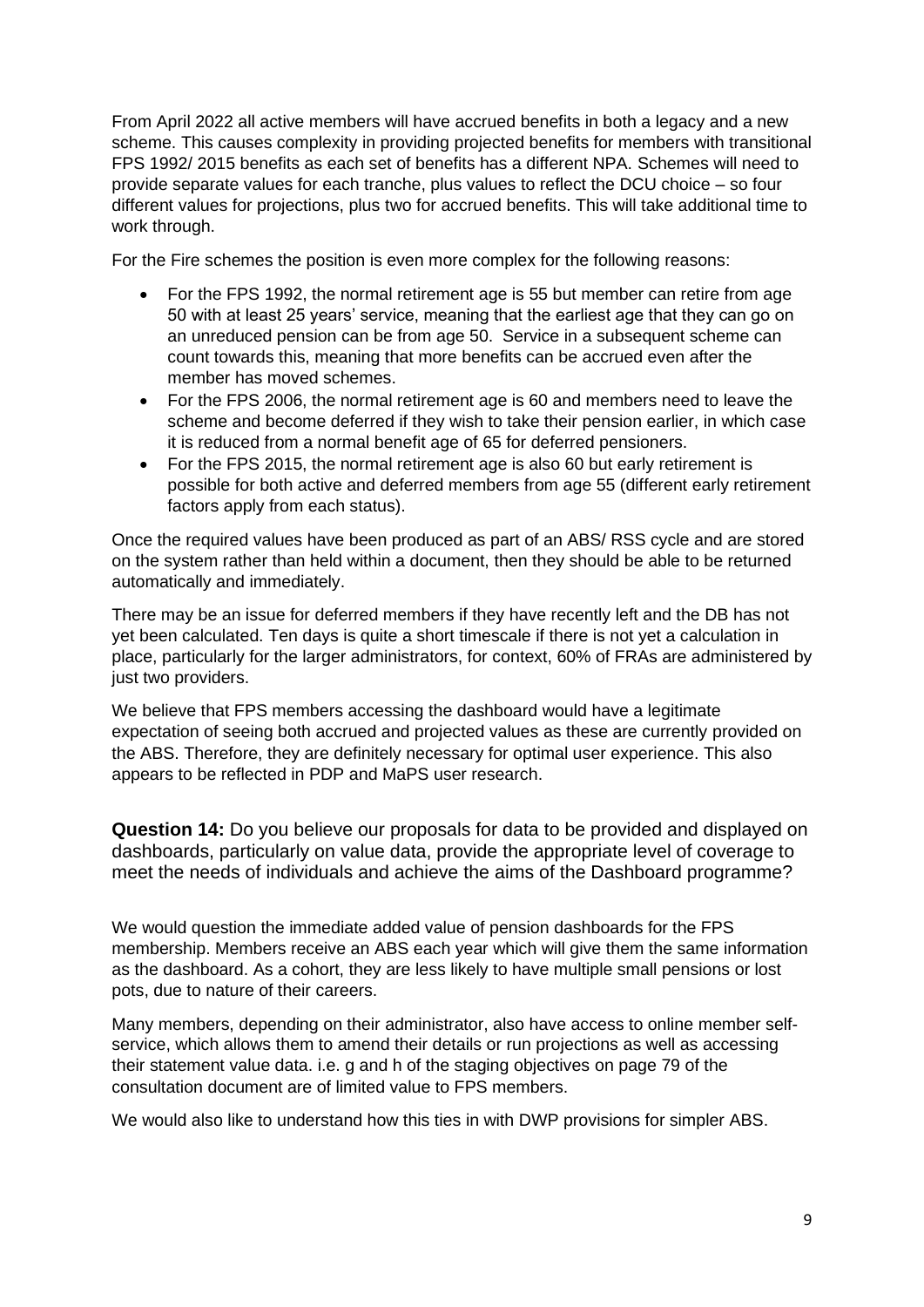**Question 15**: Are there ways in which industry burden in terms of producing and returning value data could be reduced without significant detriment to the experience of individuals using dashboards?

In the main, in is anticipated that the value data will already be being provided anyway, albeit in a different format and notwithstanding McCloud. We wonder if there could be a case for aligning ABS requirements with dashboard requirements in the Occupational and Personal Pension Schemes (Disclosure of Information) Regulations.

The most significant way that the burden could be reduced for FPS would be to delay the staging date; this would also avoid detriment to individuals of incorrect data being returned.

### **Chapter 3: How will pensions dashboards operate? Find and View**

**Question 16:** Is 30 days an appropriate length of time for individuals to respond to their pension scheme with the necessary additional information to turn a possible match into a match made?

This seems reasonable, with an extension available if needed. It should be information that an individual has readily available.

**Question 17:** Do you think that the response times proposed are ambitious enough?

The proposed response times are more than ambitious. For response times on value data please see Q13.

**Question 18:** What issues are likely to prevent schemes being able to return data in line with the proposed response times?

Again this is a question more appropriate to software suppliers and administrators, however, we put forward the following issues:

- If processes are not automated.
- If the staging date is too early and schemes are not ready. i.e. McCloud/ DCU data is not available at April 2024.
- If the information relates to a deferred member and their DB has not yet been calculated.

**Question 19:** We are particularly keen to hear of where there could be specific difficulties to providing this data for exceptional cases, how many cases this might include, and whether consultees have views on how exceptions could be made without damaging the experience of individuals using dashboards for most cases where values can be provided more readily. Are there any specific cases when providing the information asked for would be particularly difficult?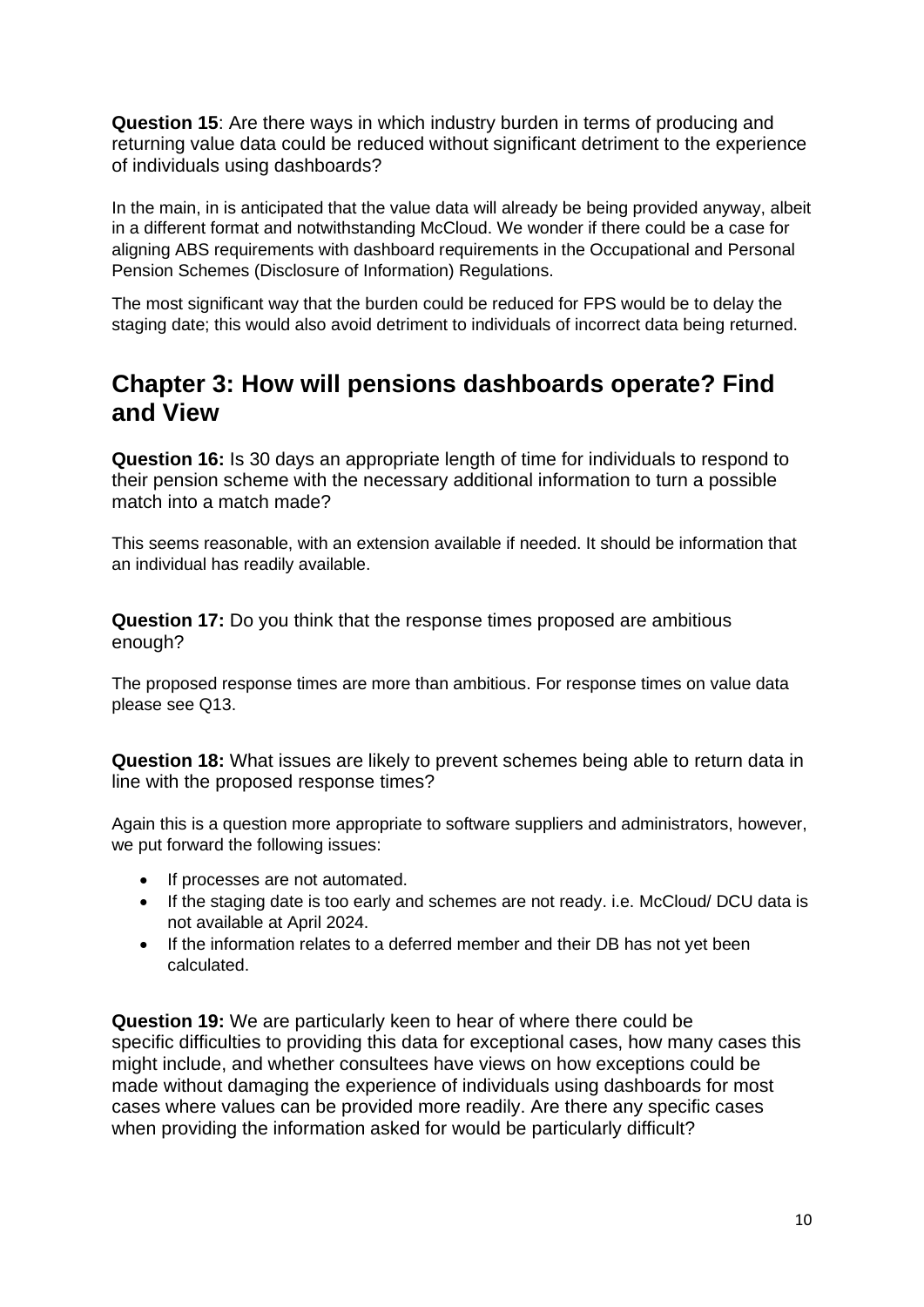We would reiterate the point around staging in relation to McCloud data. According to GAD 92% of the active FPS population will be affected by remedy. The ideal solution would be to delay staging for the FPS. In the majority of cases, members will only have their FPS membership and state pension to display, so this would not be damaging in terms of expectations set by other data being returned more quickly.

There may also be a particular difficulty around retained firefighters whose benefits can be more complex to calculate as they do not have a set pattern of service or salary, and do not always receive an automated ABS where the software does not generate the calculations correctly. At the 2016 valuation, there were 7,509 FPS 2006 standard retained members and 695 FPS 2015 retained members<sup>1</sup>.

The FPS 2006 also contains a category of members called 'special members' who were introduced from 2014 following [Matthews v Kent and Medway Towns Fire Authority \[2006\]](http://www.bailii.org/uk/cases/UKHL/2006/8.html)  [UKHL 8](http://www.bailii.org/uk/cases/UKHL/2006/8.html) which led to legislation allowing retained firefighters employed between 1 July 2000 and 5 April 2006 the right to be treated no less favourably than wholetime firefighters and allowed to join a pension scheme with retrospective effect to 1 July 2000. While the benefits awarded to special members largely mirrored the benefits under the FPS 1992, the FPS 2006 was amended as the FPS 1992 was closed.

Individuals were provided with a statement of service and had to elect to pay contributions to buy that service either via a lump sum at the time of election, or by periodical contributions over ten years or until retirement date.

There were 1,461 active FPS 2006 special members in 2016. The ABS for these members are notoriously complex to produce, as service accrues only as the benefits are purchased and due to the relatively limited numbers in scope, calculations are not always automated. See also Q24.

<sup>1</sup> Fire England - [Data Report 2016 -](https://www.fpsregs.org/images/Valuation/Data2016FV.pdf) Final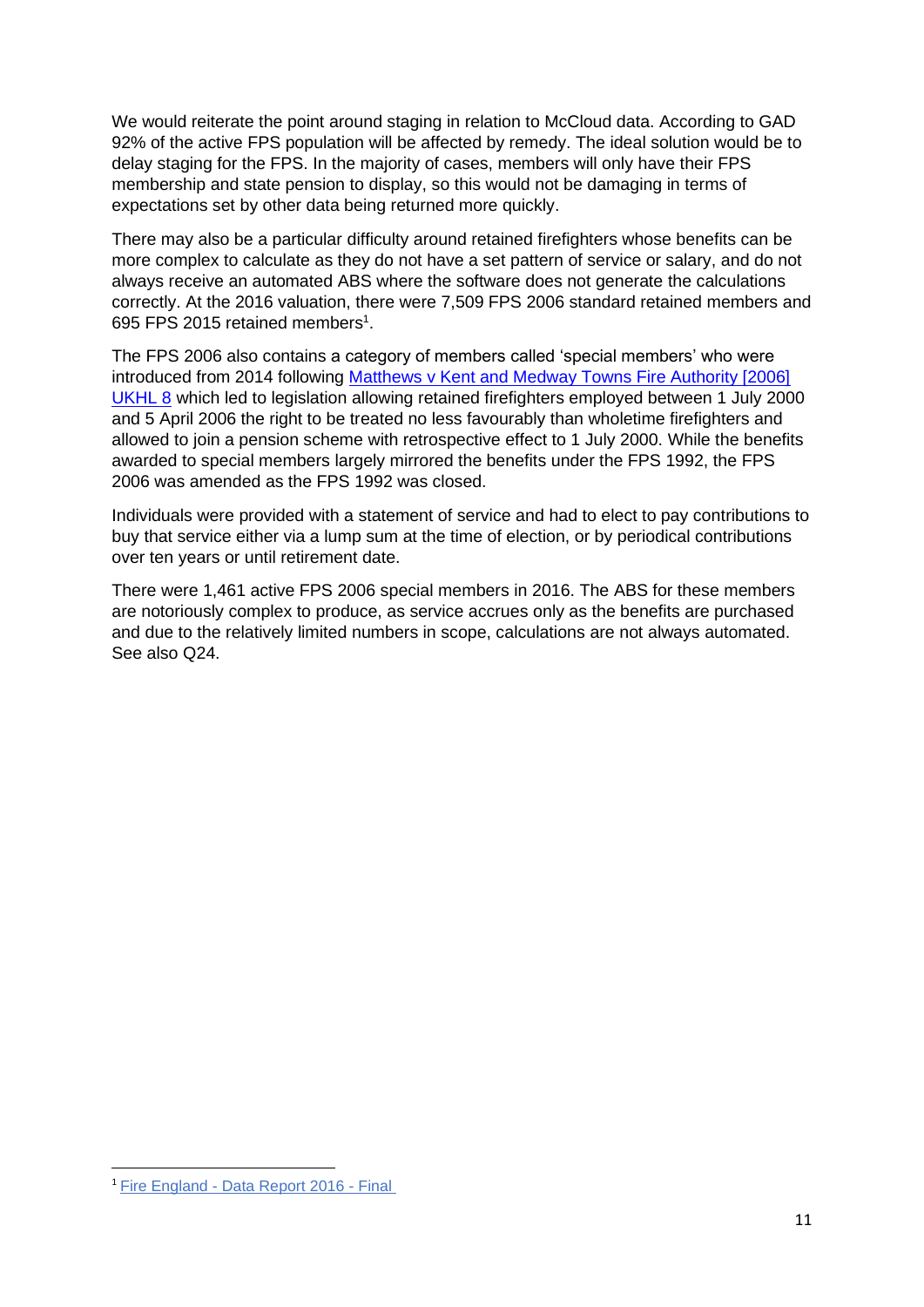## **Chapter 4: Connection: What will occupational pension schemes be required to do?**

**Question 20:** Do the proposed connection requirements seem appropriate and reasonable? If not, what alternative approach would you suggest and why?

They seem reasonable for centrally administered schemes. Due to the technical requirements for the pre-connection stages, it seems unfeasible for local scheme managers to undertake this on an individual basis. They will be reliant on their administrator and subsequently software suppliers or chosen ISP. It would have been useful to see the guidance before responding to this question.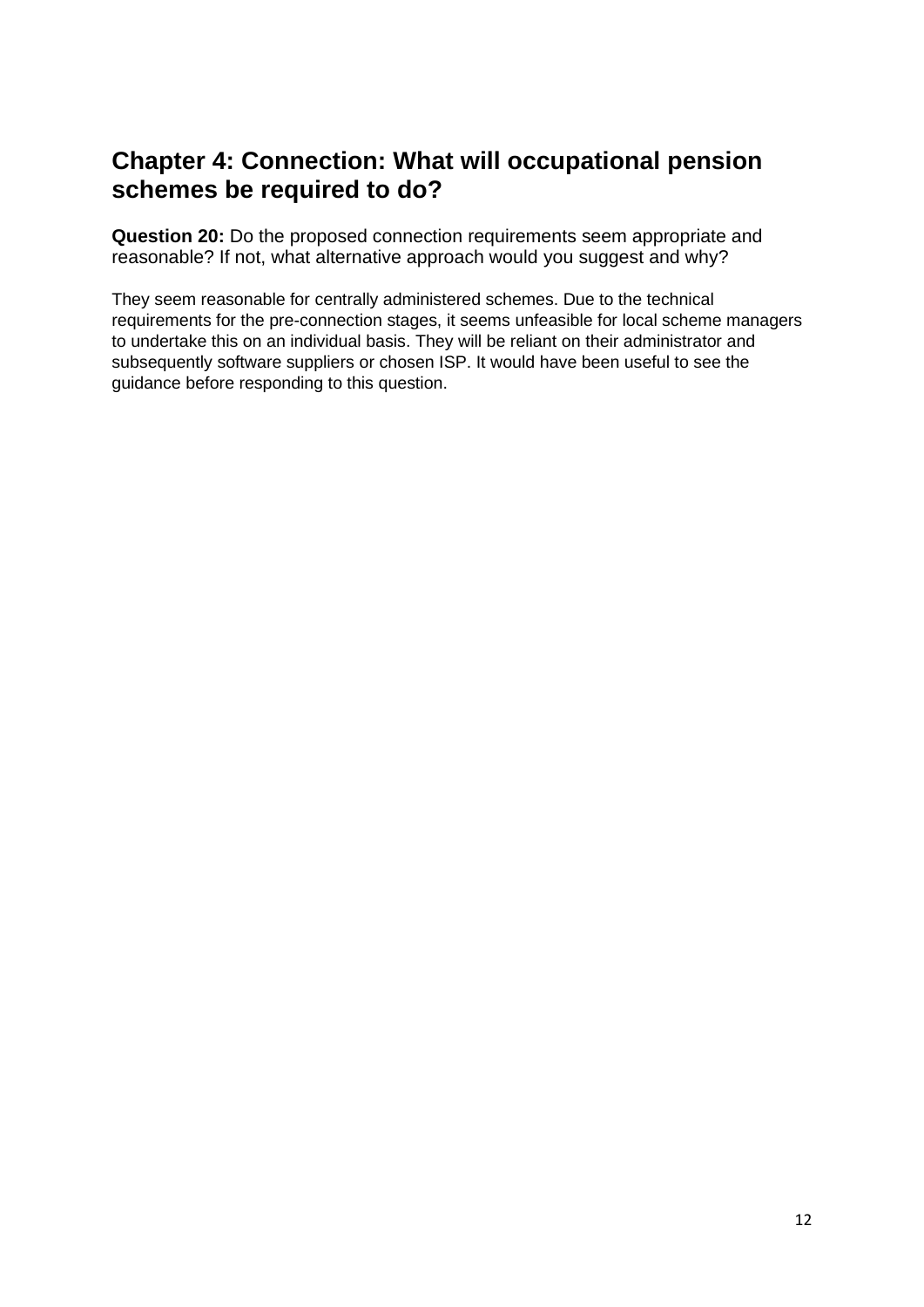## **Chapter 5: Staging – the sequencing of scheme connection**

**Question 21:** Do you agree that the proposed staging timelines strike the right balance between allowing schemes the time they need to prepare, and delivering a viable pensions dashboards service within a reasonable timeframe for the benefit of individuals?

This is a leading question and we absolutely do not and cannot agree for the FPS. As the consultation document acknowledges "considerable work will be required in the short term by PSPS..." (para 72)<sup>2</sup> to implement McCloud/ DCU from October 2023 and furthermore, "It is expected that implementation of the remedy will continue to place demands on schemes beyond October 2023…" (para 73).

The proposed staging deadline for PSPS of 30 April 2024 will not give FRAs or their administrators sufficient time to implement the retrospective element of McCloud (DCU), given the 18-month timescales for providing RSS. Providing individuals with incorrect or incomplete information would undermine the credibility of the dashboard and decrease member engagement.

We would be grateful for consideration of other mitigations as outlined in paragraph 75 of the consultation document, such as a staggered staging profile for PSPS.

**Question 22:** Apart from those listed in the table 'classes of scheme out of scope of the Regulations' are there other types of schemes or benefits that should be outside the scope of these Regulations? If you have answered 'yes,' please provide reasons to support your answer.

We do not have a view on this question.

**Question 23:** Do you agree with the proposed sequencing as set out in the staging profile (Schedule 2 of the Regulations), prioritising Master Trusts, DC used for Automatic Enrolment and so on?

We strongly disagree with the proposed from the perspective of the FPS.

As the FPS is locally administered, not all schemes will fall within the >1000-member category. Some are significantly smaller. And while PSPS provides 20% coverage from go live, the Fire schemes are a tiny proportion of that.

Using numbers provided for the 2020-21 SAB statutory levy, only 10 of the 44 FRAs in England fall within the >1,000-member plus category. Twenty-six have between 500 – 1,000 members; ten have less than 500, and the smallest has less than 50.

<sup>2</sup> [Pensions dashboards: consultation on the draft Pensions Dashboards Regulations 2022](https://www.gov.uk/government/consultations/pensions-dashboards-consultation-on-the-draft-pensions-dashboards-regulations-2022/pensions-dashboards-consultation-on-the-draft-pensions-dashboards-regulations-2022)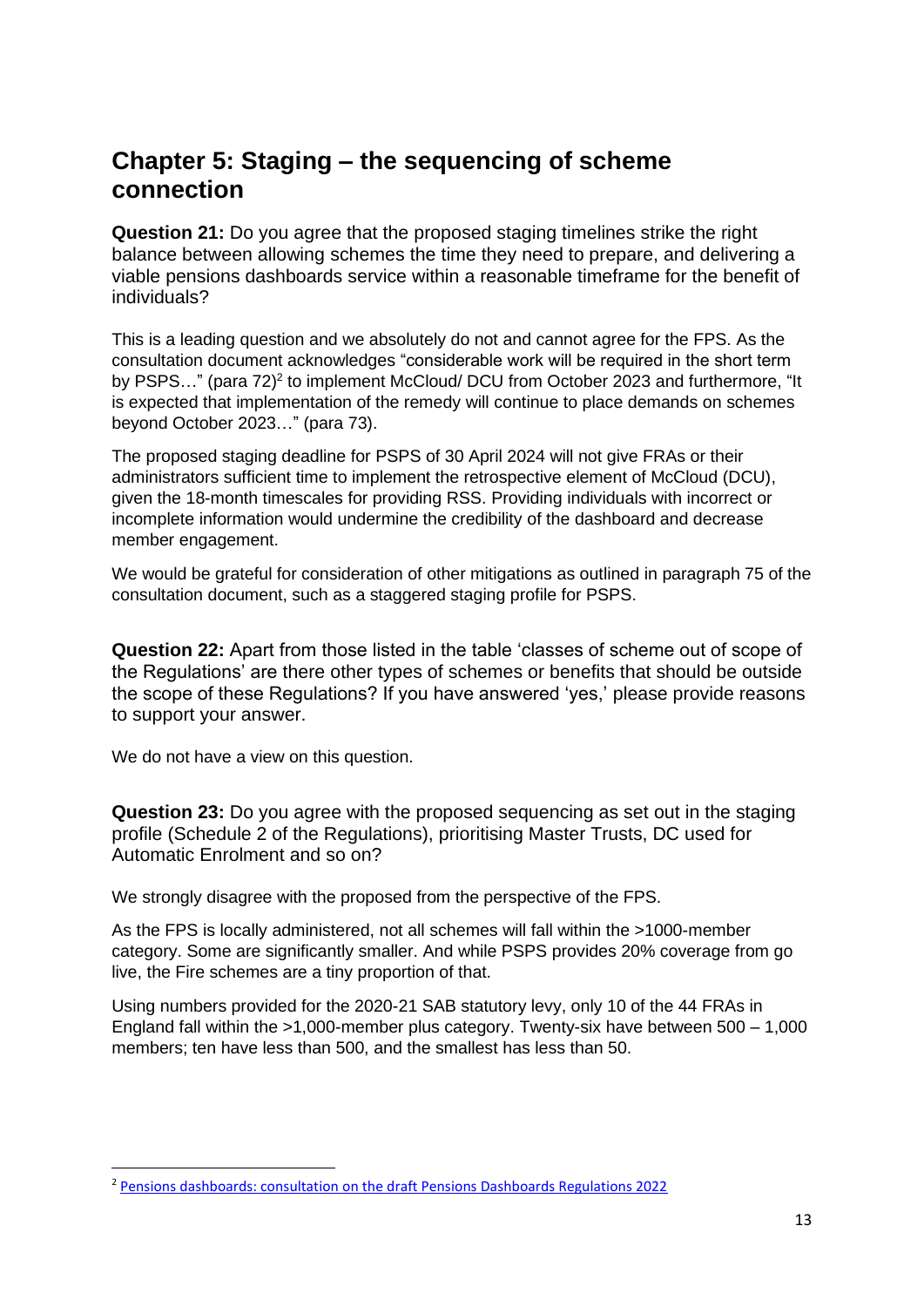This incorporates individuals who are eligible to be active members. However, the deferred population is relatively low. For example, at the 2016 scheme valuation, there were 32,985 active members across the three Fire schemes. At the same date (31 March 2016), there were only 10,675 deferred members. And for comparison, 42,376 pensioner members<sup>3</sup>.

It is inconsistent to stage PSPS as a single cohort when other schemes of same type are split by size.

We do not feel qualified to comment on the sequencing for other schemes.

**Question 24:** (Cohort specific) If you represent a specific scheme or provider, would you be able to connect and meet your statutory duties by your connection deadline? If not, please provide evidence to demonstrate why this deadline is potentially unachievable and set out what would be achievable and by when.

The legislation to retrospectively move firefighters back into their legacy schemes will not be in force until October 2023. Once those regulations come into force the practicalities of implementing it will rely on a) software being delivered on time and b) the resource available by the administrators. The timeframe to negotiate for, fund, and deliver the necessary developments by October 2023 is exceedingly tight and reliant on primary and secondary legislation being drafted in time.

The resource available to both software providers, administrators, and policy managers will be limited and competitive. Additionally, recruiting and retaining staff with the knowledge and experience to deal with the complexities of the scheme is a further barrier to the FPS being able to meet the connection deadline.

While McCloud applies across the public sector, specific to FPS, a settlement is currently in the process of being agreed in relation to Matthews for retained firefighters who were unable to join a scheme before 2006 (see Q19). A second options exercise will need to take place following a period of consultation. From the latest Home Office timelines we believe that this may be expected to commence between August – September 2023 and will last for a period of 18 months. This will place a huge resource burden on FRAs, and it is not at all feasible that they can also stage to the dashboard within this timeframe, as well as managing business as usual activities.

Due to this and the practicality of presenting McCloud benefits, we strongly request that the staging deadline for the FPS is delayed to April 2025.

**Question 25:** Do you agree that the connection deadline for Collective Money Purchase schemes/Collective Defined Contribution schemes (CDCs) should be the end of April 2024?

### N/A

**Question 26:** Do you agree with our proposition that in the case of hybrid schemes, the connection deadline should be based on whichever memberships falls in scope earliest in the staging profile and the entire scheme should connect at that point?

N/A

<sup>3</sup> Fire England - [Data Report 2016 -](https://www.fpsregs.org/images/Valuation/Data2016FV.pdf) Final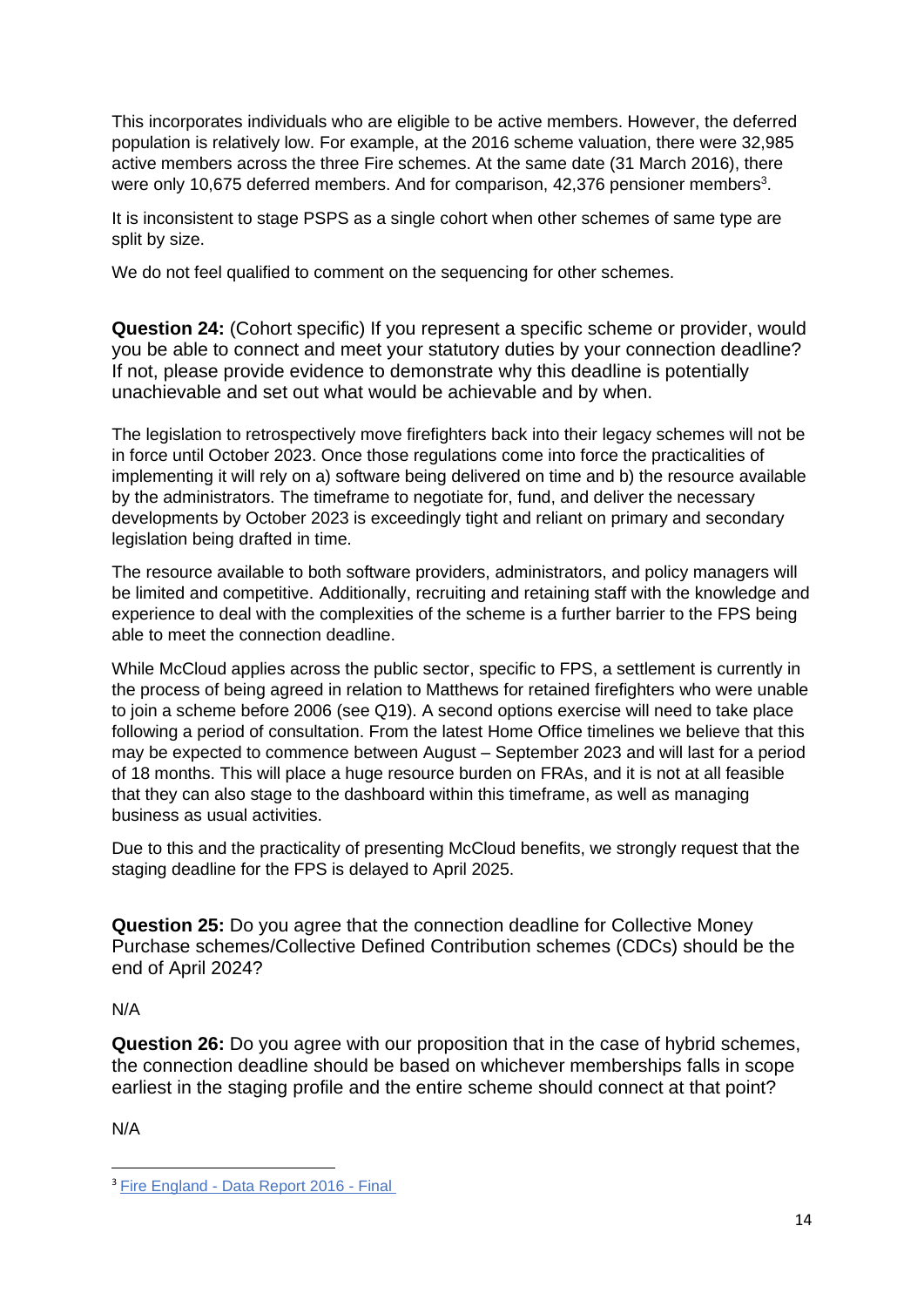**Question 27:** Do you agree that the Regulations meet the policy intent for hybrid schemes as set out in Question 26?

N/A

**Question 28:** Do you agree with our proposals for new schemes and schemes that change in size?

They seem reasonable, although presumably they do not apply to locally administered public service schemes which are suggested to stage in a single cohort and there are also unlikely to be new public service schemes.

**Question 29:** Do you agree with the proposed approach to allow for deferral of staging in limited circumstances?

We believe there should be other concessions as detailed below. Schemes were more easily able to defer or postpone their duties under auto-enrolment, which would seem a more pressing initiative in terms of improving retirement outcomes.

**Question 30:** Are there any other circumstances in which trustees or managers should be permitted to apply to defer their connection date to ensure they have a reasonable chance to comply with the requirements in the Regulations?

If they are administratively and practically unable to  $-$  due to conflicting scheme-specific pressures and priorities. And if the data that will be available at the proposed staging date will be incorrect and therefore potentially damaging to the credibility of the dashboard.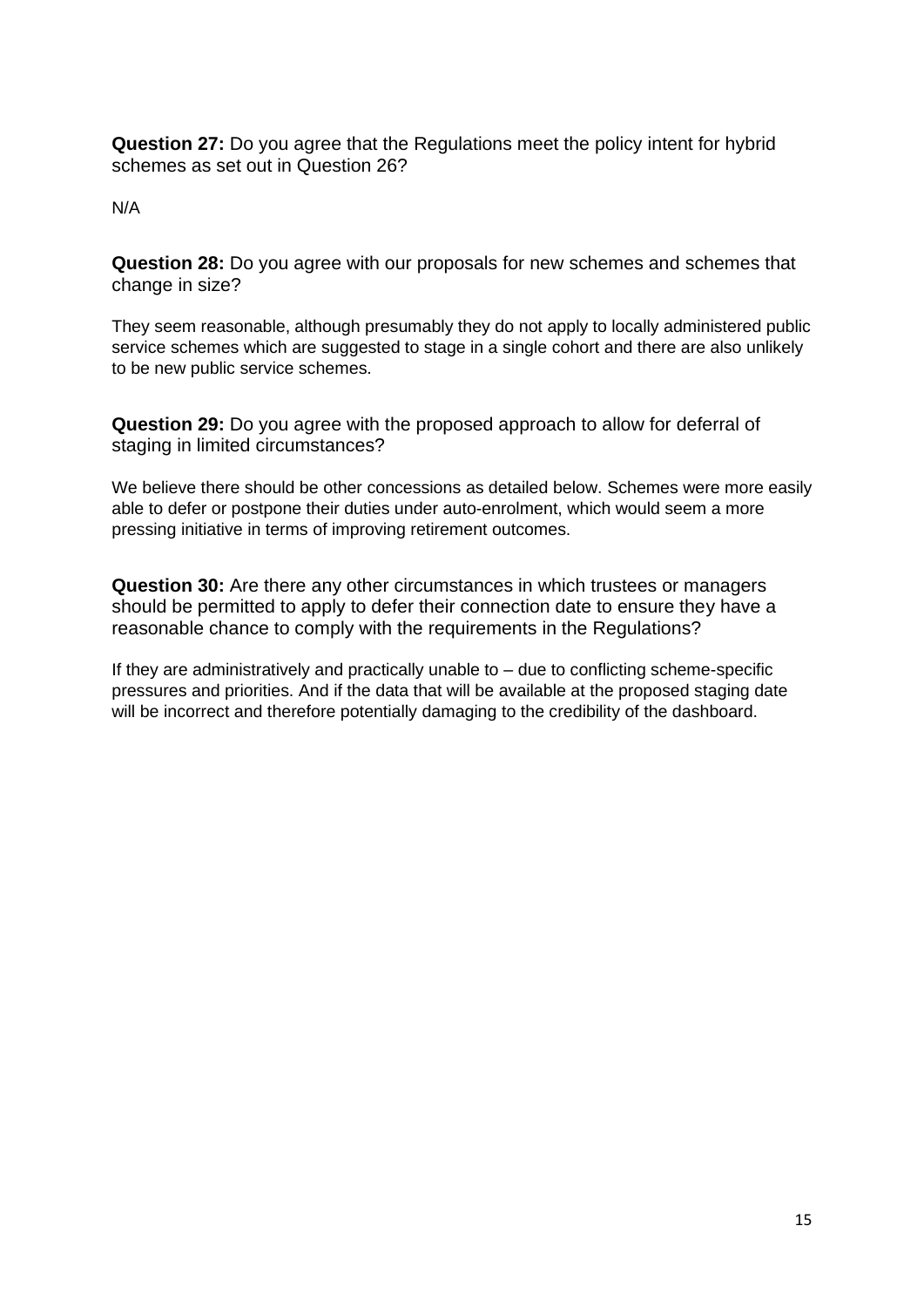# **Chapter 6: Compliance and enforcement**

**Question 31:** Do you agree that the proposed compliance measures for dashboards are appropriate and proportionate?

They appear to be, however, there will a period of 'bedding in' which we believe is alluded to in the section on 'per request' basis enforcement, when a particularly proportionate approach is required. We will encourage FRAs to use their current breach recording and reporting procedures in relation to dashboard compliance.

We also welcome the ability of TPR to issue notices to third parties, as circumstances outside an FRAs control may lead to non-compliance, as they primarily use third-party administrators and will presumably use an intermediary to connect to the dashboard. FRAs also have no direct contract management over the software used to hold their employee records and provide the value data.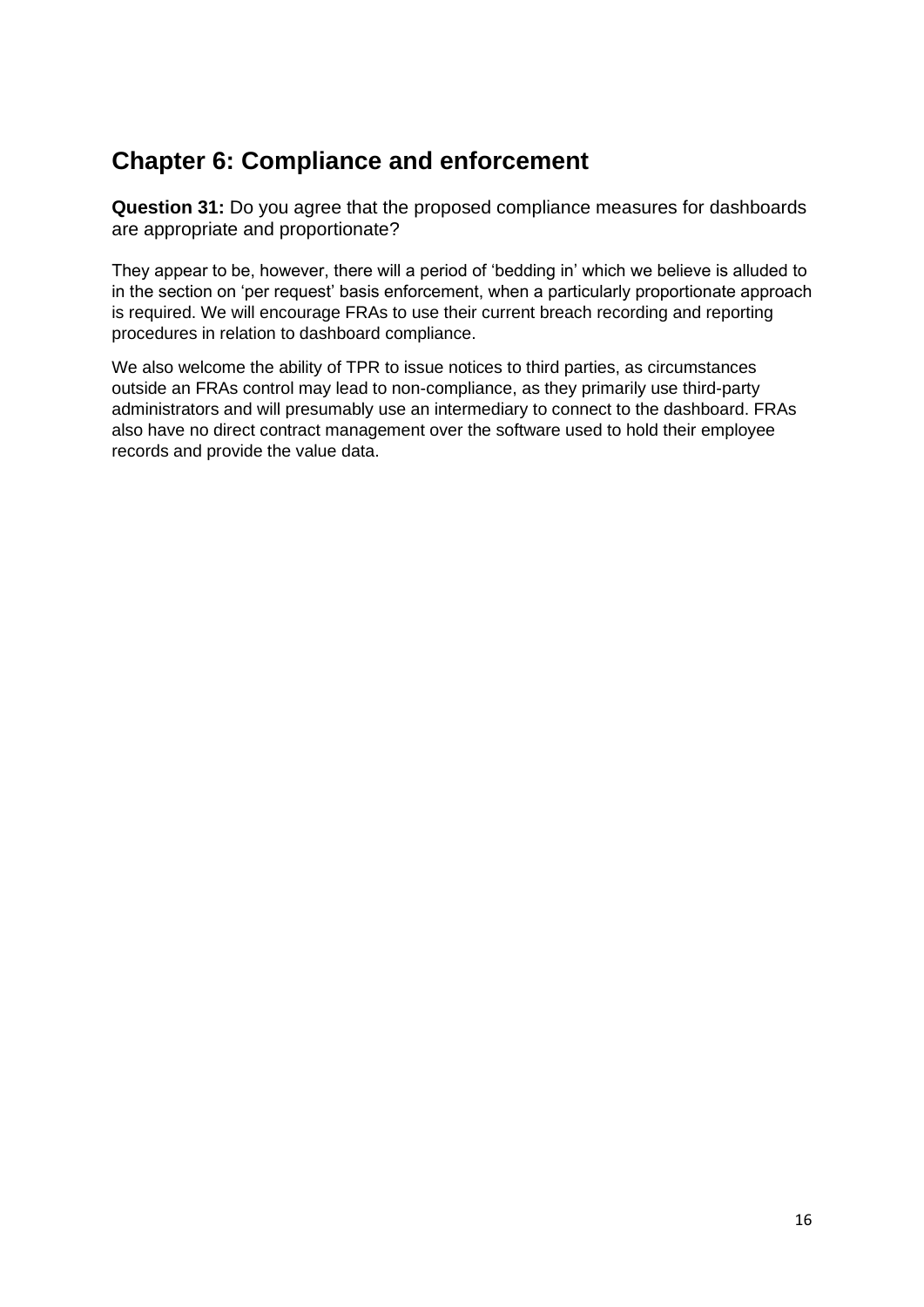# **Chapter 7: Qualifying Pensions dashboard services**

**Question 32:** Do you agree that our proposals for the operation of QPDS ensure adequate consumer protection? Are there any risks created by our approach that we have not considered?

If QPDS must meet the same standards appliable to the MaPS non-commercial dashboard then they must offer the same level of consumer protection for the basic dashboard service. Our only concern would be around companies attempting to manipulate or benefit from the individual, for example, by advertising or marketing. See Q34.

**Question 33:** We are proposing that dashboards may not manipulate the view data in any way beyond the relatively restrictive bounds set out in Regulations and Standards, as a means of engendering trust in Dashboards. Do you agree that this is a reasonable approach?

It seems the safest and most consistent approach.

**Question 34:** Do you agree that not constraining the content placed around dashboards is the right approach for dashboard providers and users?

We would question whether not constraining the content placed around dashboards carries additional data protection requirements. Are providers likely to use it as advertising for products such as wealth management services? We are unsure otherwise as to the financial incentive or benefit.

**Question 35:** Do the proposals set out here provide the right balance between protecting consumers and enabling dashboards to deliver the best user experience? Are there ways in which consumers might be afforded more protection without negatively impacting the user experience?

TPR messaging around scams should be added. We believe users would welcome the opportunity to export data but agree that appropriate warnings and messaging need to be in place, so that members accept liability for decision making.

Accessibility also needs to be key – particularly from a PSPS point of view.

Thought could be given to a mechanism which allowed individuals to opt out of dashboard provision completely.

**Question 36:** Does the introduction of a 3rd party audit sound workable for potential dashboard providers? We are particularly keen to receive views on:

- The deliverability of such an approach.
- The availability of relevant organisations to deliver such an audit.
- The degree of assurance that individuals can take from this third-party audit approach.